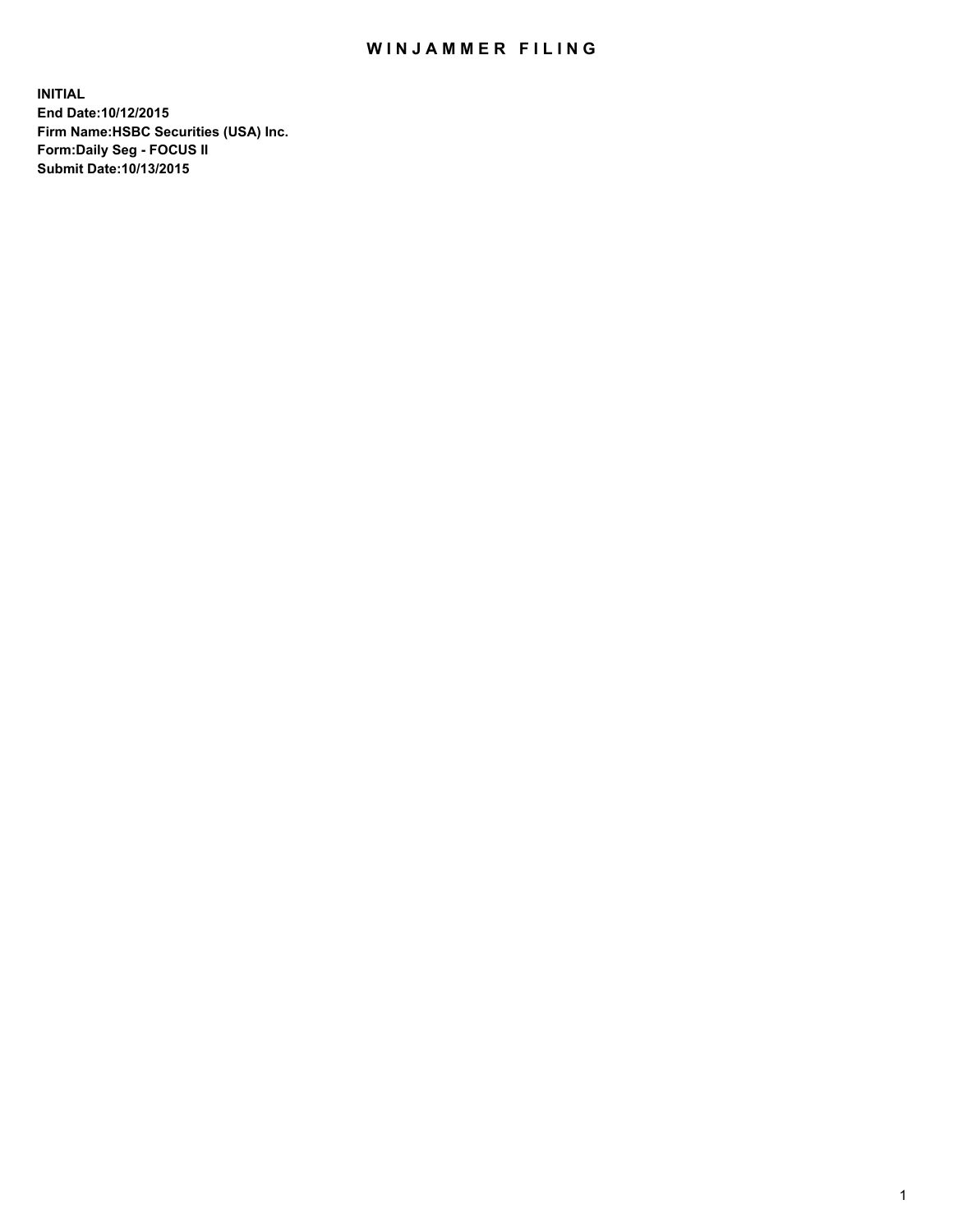## **INITIAL End Date:10/12/2015 Firm Name:HSBC Securities (USA) Inc. Form:Daily Seg - FOCUS II Submit Date:10/13/2015 Daily Segregation - Cover Page**

| Name of Company<br><b>Contact Name</b><br><b>Contact Phone Number</b><br><b>Contact Email Address</b>                                                                                                                                                                                                                         | <b>HSBC Securities (USA) Inc.</b><br>Steven richardson<br>212-525-6445<br>steven.richardson@us.hsbc.com |
|-------------------------------------------------------------------------------------------------------------------------------------------------------------------------------------------------------------------------------------------------------------------------------------------------------------------------------|---------------------------------------------------------------------------------------------------------|
| FCM's Customer Segregated Funds Residual Interest Target (choose one):<br>a. Minimum dollar amount: ; or<br>b. Minimum percentage of customer segregated funds required:% ; or<br>c. Dollar amount range between: and; or<br>d. Percentage range of customer segregated funds required between:% and%.                        | 110,000,000<br><u>0</u><br>0 <sub>0</sub><br>0 <sub>0</sub>                                             |
| FCM's Customer Secured Amount Funds Residual Interest Target (choose one):<br>a. Minimum dollar amount: ; or<br>b. Minimum percentage of customer secured funds required:%; or<br>c. Dollar amount range between: and; or<br>d. Percentage range of customer secured funds required between:% and%.                           | 10,000,000<br>0 <sub>0</sub><br>0 <sub>0</sub>                                                          |
| FCM's Cleared Swaps Customer Collateral Residual Interest Target (choose one):<br>a. Minimum dollar amount: ; or<br>b. Minimum percentage of cleared swaps customer collateral required:%; or<br>c. Dollar amount range between: and; or<br>d. Percentage range of cleared swaps customer collateral required between:% and%. | 90,000,000<br>0 <sub>0</sub><br>00                                                                      |

Attach supporting documents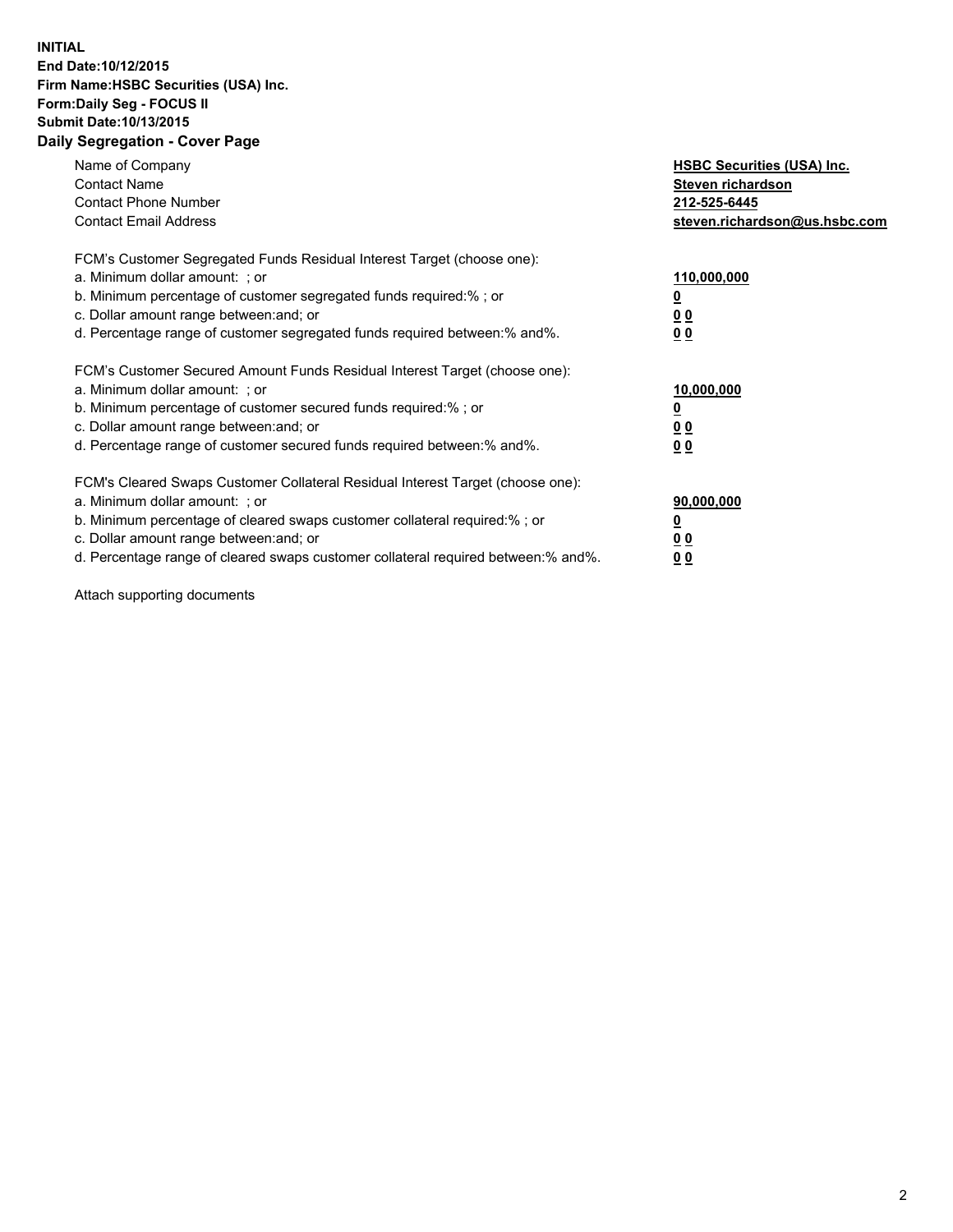**INITIAL End Date:10/12/2015 Firm Name:HSBC Securities (USA) Inc. Form:Daily Seg - FOCUS II Submit Date:10/13/2015 Daily Segregation - Secured Amounts**

## Foreign Futures and Foreign Options Secured Amounts Amount required to be set aside pursuant to law, rule or regulation of a foreign government or a rule of a self-regulatory organization authorized thereunder 1. Net ledger balance - Foreign Futures and Foreign Option Trading - All Customers A. Cash **77,825,698** [7315] B. Securities (at market) **140,276,523** [7317] 2. Net unrealized profit (loss) in open futures contracts traded on a foreign board of trade **-26,212,899** [7325] 3. Exchange traded options a. Market value of open option contracts purchased on a foreign board of trade **0** [7335] b. Market value of open contracts granted (sold) on a foreign board of trade **0** [7337] 4. Net equity (deficit) (add lines 1. 2. and 3.) **191,889,322** [7345] 5. Account liquidating to a deficit and account with a debit balances - gross amount **6,377,137** [7351] Less: amount offset by customer owned securities **-1,431,569** [7352] **4,945,568** [7354] 6. Amount required to be set aside as the secured amount - Net Liquidating Equity Method (add lines 4 and 5) 7. Greater of amount required to be set aside pursuant to foreign jurisdiction (above) or line 6. FUNDS DEPOSITED IN SEPARATE REGULATION 30.7 ACCOUNTS 1. Cash in banks A. Banks located in the United States **40,074,718** [7500] B. Other banks qualified under Regulation 30.7 **0** [7520] **40,074,718** [7530] 2. Securities A. In safekeeping with banks located in the United States **93,910,203** [7540] B. In safekeeping with other banks qualified under Regulation 30.7 **0** [7560] **93,910,203** [7570] 3. Equities with registered futures commission merchants A. Cash **0** [7580] B. Securities **0** [7590] C. Unrealized gain (loss) on open futures contracts **0** [7600] D. Value of long option contracts **0** [7610] E. Value of short option contracts **0** [7615] **0** [7620] 4. Amounts held by clearing organizations of foreign boards of trade A. Cash **0** [7640] B. Securities **0** [7650] C. Amount due to (from) clearing organization - daily variation **0** [7660]

- D. Value of long option contracts **0** [7670]
- E. Value of short option contracts **0** [7675] **0** [7680]
- 5. Amounts held by members of foreign boards of trade
	-
	-
	- C. Unrealized gain (loss) on open futures contracts **-26,212,899** [7720]
	- D. Value of long option contracts **0** [7730]
	- E. Value of short option contracts **0** [7735] **139,144,286** [7740]
- 6. Amounts with other depositories designated by a foreign board of trade **0** [7760]
- 7. Segregated funds on hand **0** [7765]
- 8. Total funds in separate section 30.7 accounts **273,129,207** [7770]
- 9. Excess (deficiency) Set Aside for Secured Amount (subtract line 7 Secured Statement Page 1 from Line 8)
- 10. Management Target Amount for Excess funds in separate section 30.7 accounts **10,000,000** [7780]
- 11. Excess (deficiency) funds in separate 30.7 accounts over (under) Management Target **66,294,317** [7785]

**0** [7305]

**196,834,890** [7355] **196,834,890** [7360] A. Cash **118,990,865** [7700] B. Securities **46,366,320** [7710] **76,294,317** [7380]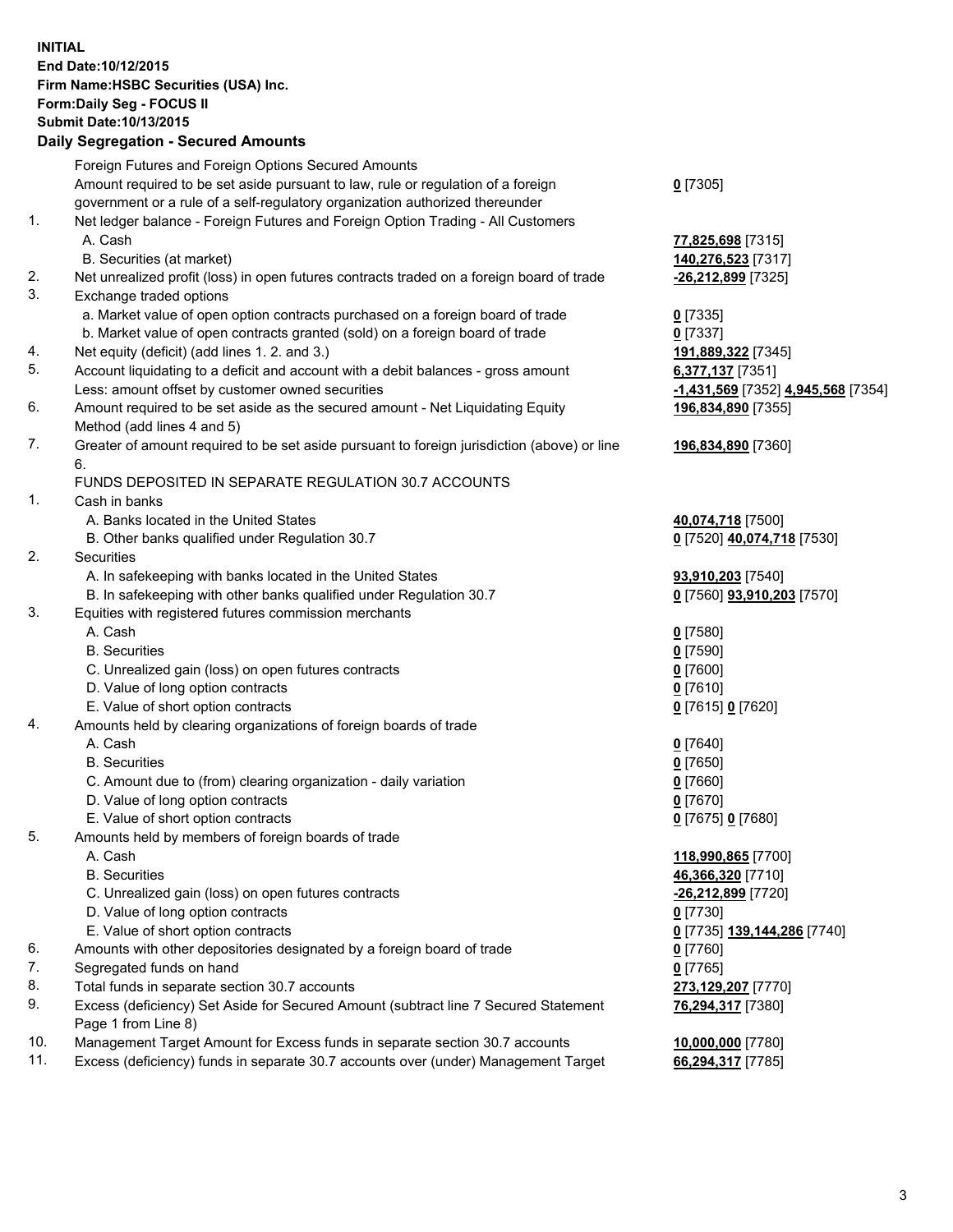**INITIAL End Date:10/12/2015 Firm Name:HSBC Securities (USA) Inc. Form:Daily Seg - FOCUS II Submit Date:10/13/2015 Daily Segregation - Segregation Statement** SEGREGATION REQUIREMENTS(Section 4d(2) of the CEAct) 1. Net ledger balance A. Cash **214,735,005** [7010] B. Securities (at market) **923,587,514** [7020] 2. Net unrealized profit (loss) in open futures contracts traded on a contract market **125,312,119** [7030] 3. Exchange traded options A. Add market value of open option contracts purchased on a contract market **123,170,928** [7032] B. Deduct market value of open option contracts granted (sold) on a contract market **-8,006,472** [7033] 4. Net equity (deficit) (add lines 1, 2 and 3) **1,378,799,094** [7040] 5. Accounts liquidating to a deficit and accounts with debit balances - gross amount **5,031,937** [7045] Less: amount offset by customer securities **-4,450,525** [7047] **581,412** [7050] 6. Amount required to be segregated (add lines 4 and 5) **1,379,380,506** [7060] FUNDS IN SEGREGATED ACCOUNTS 7. Deposited in segregated funds bank accounts A. Cash **78,174,409** [7070] B. Securities representing investments of customers' funds (at market) **0** [7080] C. Securities held for particular customers or option customers in lieu of cash (at market) **222,432,889** [7090] 8. Margins on deposit with derivatives clearing organizations of contract markets A. Cash **29,247,362** [7100] B. Securities representing investments of customers' funds (at market) **294,808,149** [7110] C. Securities held for particular customers or option customers in lieu of cash (at market) **701,154,625** [7120] 9. Net settlement from (to) derivatives clearing organizations of contract markets **-2,831,424** [7130] 10. Exchange traded options A. Value of open long option contracts **123,170,928** [7132] B. Value of open short option contracts **-8,006,472** [7133] 11. Net equities with other FCMs A. Net liquidating equity **89,576,270** [7140] B. Securities representing investments of customers' funds (at market) **0** [7160] C. Securities held for particular customers or option customers in lieu of cash (at market) **0** [7170] 12. Segregated funds on hand **0** [7150] 13. Total amount in segregation (add lines 7 through 12) **1,527,726,736** [7180] 14. Excess (deficiency) funds in segregation (subtract line 6 from line 13) **148,346,230** [7190] 15. Management Target Amount for Excess funds in segregation **110,000,000** [7194]

16. Excess (deficiency) funds in segregation over (under) Management Target Amount Excess

**38,346,230** [7198]